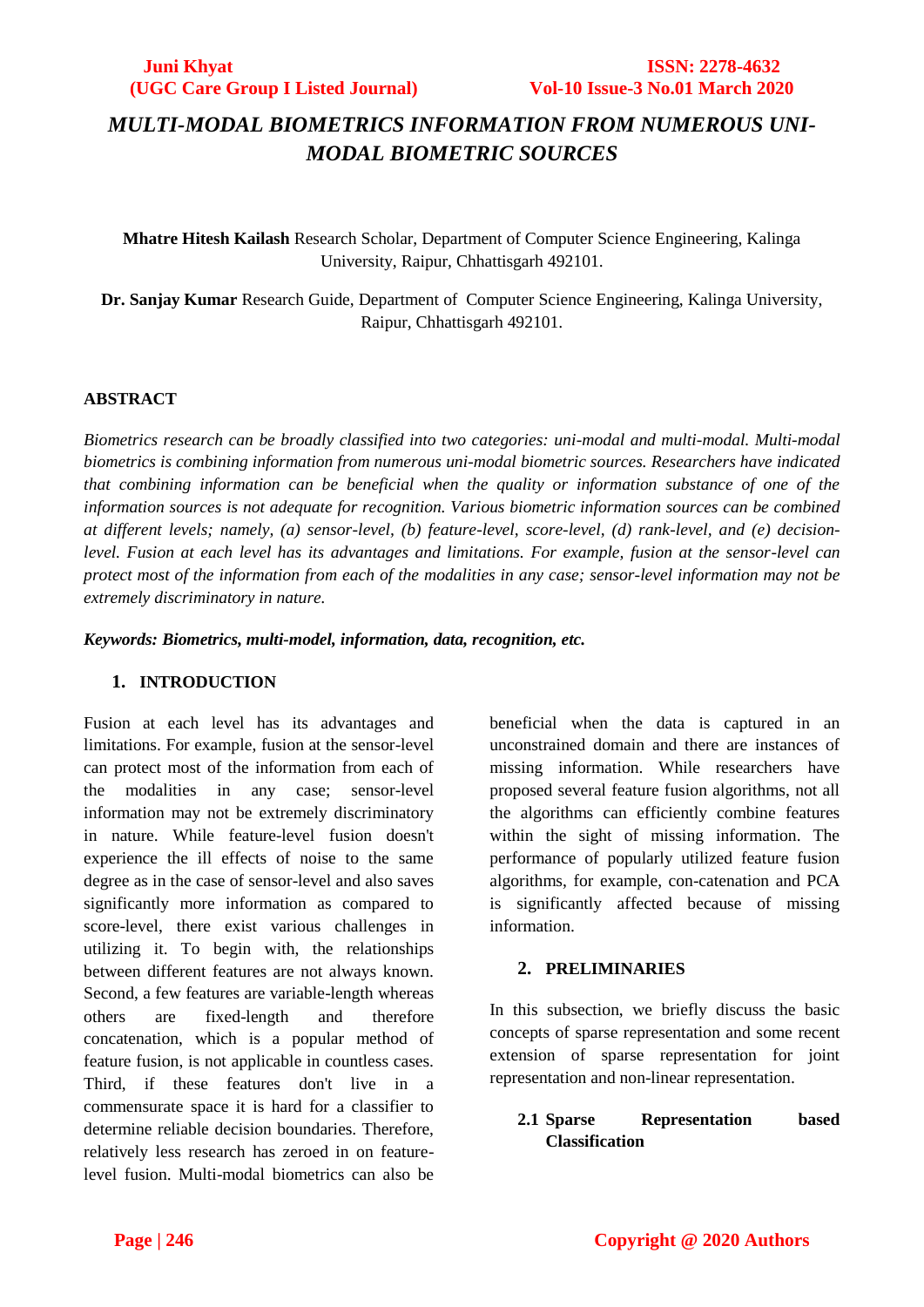Sparse representation based classification assumes that the training samples of a particular class approximately form a linear basis for a new test

sample belonging to the same class. Let vtest be the test sample belonging to the kth class, it can be represented as,

$$
v_{test} = \alpha_{k,1}v_{k,1} + \alpha_{k,2}v_{k,2} + \cdots + \alpha_{k,n}v_{k,n} + \epsilon
$$

Where, vk,i denotes the ith training sample and s is the approximation error.

In a classification problem, the training samples and their class labels are provided. The task is to assign the given test sample with the correct class

label. This requires finding the coefficients αk,i in Equation 4.1. Since the correct class is not known, SRC represents the test sample as a linear combination of all training samples from all classes,

(1)

$$
v_{test} = V\alpha + \epsilon
$$
\n(2)  
\nwhere,  $V = \left[\underbrace{v_{1,1}|\dots|v_{1,n}}_{v_1} \underbrace{v_{2,1}|\dots|v_{2,n}}_{v_2} \underbrace{|\dots \underbrace{v_{c,1}|\dots|v_{c,n}}_{v_c}\right]$  and  
\n
$$
\alpha = \left[\underbrace{\alpha_{1,1},\dots,\alpha_{1,n}}_{\alpha_1}, \underbrace{\alpha_{2,1},\dots,\alpha_{2,n}}_{\alpha_2}, \dots, \underbrace{\alpha_{c,1},\dots|\alpha_{c,n}}_{\alpha_c}\right]
$$

*i*

According to SRC, only the training samples from the correct class should form the basis for representing the test sample and the samples from other classes should not contribute. Based on this assumption, it is likely that vector  $\alpha$  is sparse, i.e., it should have non-zero values corresponding to

$$
\min_{\alpha} ||v_{test} - V\alpha||_2^2 + \lambda ||\alpha||_1
$$
\n(3)

 $||\alpha||_1$  denotes the 11 norm of  $\alpha$  which  $\sum_{i}^{N} |\alpha_i|$ , where  $|\cdot|$  denotes the absolute value function and N represents the length of vector  $\alpha$ .

#### **2.2 Block/Joint Sparse Classification**

The SRC utilizes a l1-minimization for solving the inverse issue. This is an unsupervised approach and it doesn't use information about the class labels. In it is argued that  $\alpha$  should be non-zero for all training samples corresponding to the right the correct class and zero values for other classes. Thus Equation 4.2 is a linear inverse problem with a sparse solution. In, the coefficient  $\alpha$  is solved by employing a sparsity promoting l1-norm minimization

class. The SRC assumes that the training samples for the right class will be automatically chosen by imposing the sparsity inducing l1-standard; it doesn't expressly force the constraint that on the off chance that one class is chosen, all the training samples corresponding to that class ought to have corresponding non-zero values in  $\alpha$ . claim that it tends to be better recouped if the choice of all the training samples within the class is enforced. This is achieved by employing a supervised l2,1-

standard instead of the l1-standard.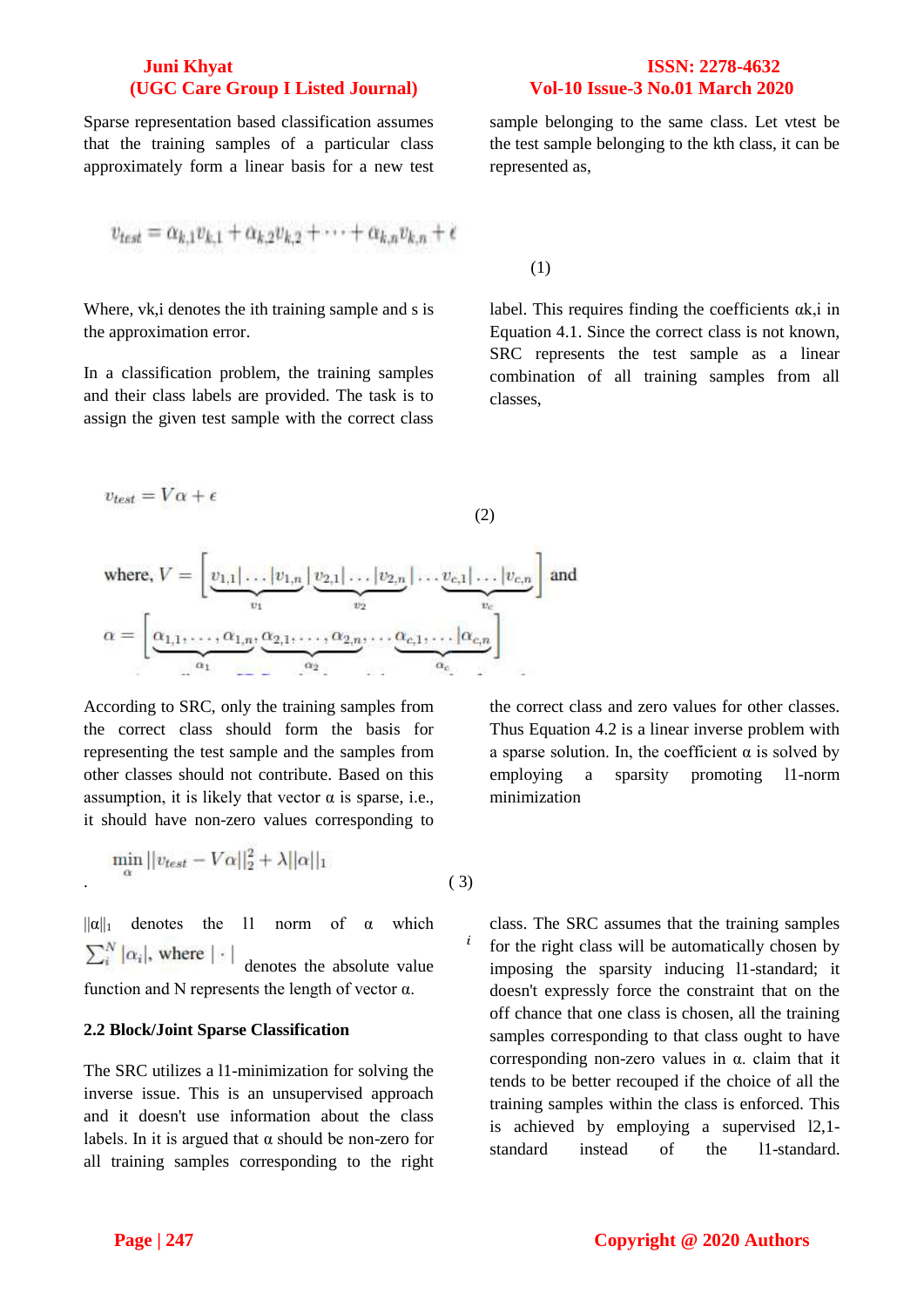$$
\min_\alpha ||v_{test} - V\alpha|| + \lambda ||\alpha||_{2,1}
$$

Here, the mixed norm is defined as

:

$$
|\alpha||_{2,1} = \sum_{k=1}^{n} ||\alpha_k||_2
$$

The inner l2-standard enforces the choice of all the training samples within the class, however the whole of l2-standard over the class' acts as l1 standard over the determination of classes and chooses not many classes. The block sparsity promoting l2, 1-standard guarantees that if a class is chosen, all the training samples within the class are utilized to speak to the test sample.

The Block Sparse representation-based Classification (BSC) approach is successful for general reason classification issues and is appeared to perform well for basic classification issues. Be that as it may, it yields extremely low accuracies compared to SRC for face recognition. To analyze this wonder we allude to Figure 3-2, in BSC all the training samples from the same class have the same class label. Therefore, the l2,1-minimization attempts to choose all the training samples to speak to the test sample. It considers all the hued blocks in Figure 4-2 as a single subspace instead of an association of subspaces; which may not be right approach in all the situations. Enforcing block sparsity is a smart thought when the :

$$
v_{test} = f(V\alpha) + \epsilon
$$

Here, f denotes a non-linear function and s denotes the approximation error. The assumption is that the test sample can be represented as a non-linear combination of the training samples. Notice that ,

(4)

### (5)

classification issue is straightforward and all the samples really have a place with a single subspace, for example in fingerprint recognition or character recognition. It keeps choice of samples from arbitrary classes. Be that as it may, face recognition doesn't satisfy this simplistic assumption. As referenced before, the face images can have a place with three sub-spaces. The BSC attempts to combine all the sub-spaces into a single one, for instance, if the test sample is a left profile, it will attempt to fit the left and right profiles as well as the frontal view to the test sample. This is clearly a mistake inclined technique and it has been seen that BSC fails for face recognition related issues, especially in challenging situations with a large variability in the training and test samples.

#### **2.3 Non-Linear Extensions**

In non-linear extensions to the SRC and BSC are proposed. The linearity assumption is generalized to include non-linear (polynomial) combinations. The generalization of Equation 4.2 leads to

(6)

this is different from the kernel-based techniques. In these studies, the recovery of the coefficient vector requires solving a non-linear inverse problem with sparsity constraints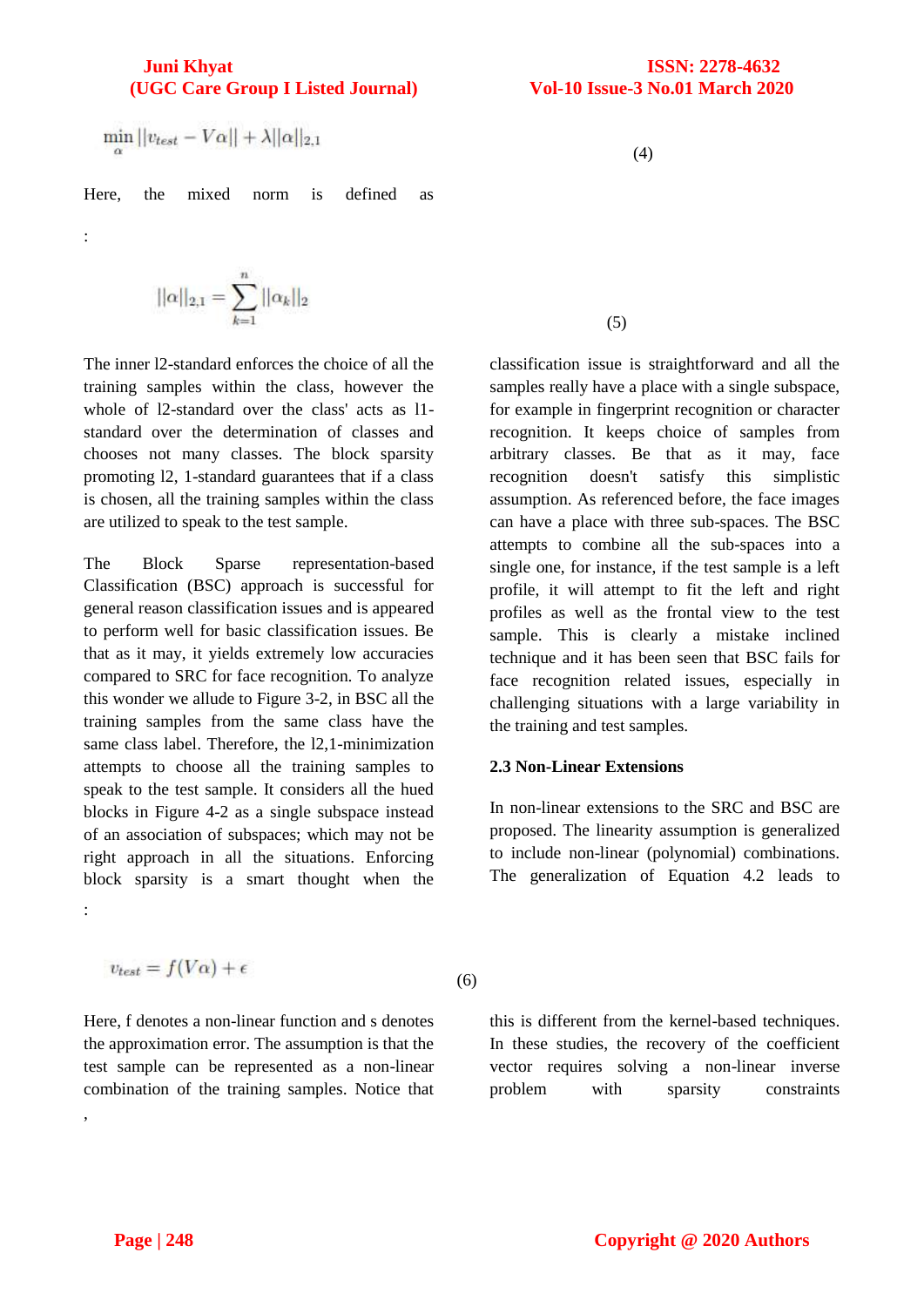$\min_{\alpha} ||v_{test} - f(V\alpha)||_2^2 + \lambda ||\alpha||_1$ 

There are no off-the-rack solutions to comprehend Equation 4.7. In, FOCally Underdeter mined Framework Solver (FOCUSS) and Orthogonal Matching Pursuit (OMP) based solvers are altered to accommodate the non-linearity. The non-linear expansion shows great results on conventional classification issues. Several researchers proposed

$$
\phi(v_{test}) = \phi(V)\alpha + \epsilon
$$

Here,  $\varphi(\cdot)$  represents a non-linear function. The simplest way to apply the kernel trick is to premultiply by  $\varphi(V)$ ;.

$$
\phi(V)^{\mathsf{T}}\phi(v_{test}) = \phi(V)^{\mathsf{T}}\phi(V)\alpha + \epsilon
$$

The expression in Equation 4.8 consists of inner items between the training samples and the test sample on the left hand side and inner items between the training samples on the correct hand

$$
k(x_i, x_j) = \left\langle \phi(x_i), \phi(x_j) \right\rangle
$$

Here, (....) represents the inner product. Applying the kernel trick allows representing Equation 4.9 in the following form

$$
v_{test}^k = (V)^k \alpha + \epsilon
$$

,

Here, the superscript k represents the kernelized version of the test sample and training data. Equation 4.11 can be solved using any standard l1 solver. The elegant formulation of the kernel trick we have discussed here was proposed in. In other studies, the sparsity promoting solver (l1 minimization or OMP) was modified to accommodate the kernel trick.

(7)

the Kernel Sparse Representation based Classification (KSRC) approach. KSRC is a straightforward augmentation of the SRC using the Kernel trick. The assumption here is that the nonlinear capacity of the test-sample can be represented as a linear combination of the nonlinear elements of the training samples, i.e

(8)

(9)

side. When we have the representation as far as inner items, the kernel-trick can be applied as follows,

(10)

(11)

# **3. PROPOSED GROUP SPARSE REPRESENTATION BASED CLASSIFICATION**

The proposed GSRC algorithm is a conventional classification algorithm that can handle various features and data hotspots for each data point. In this research, we propose the formulation and discuss its application for the issue of multimodal biometrics.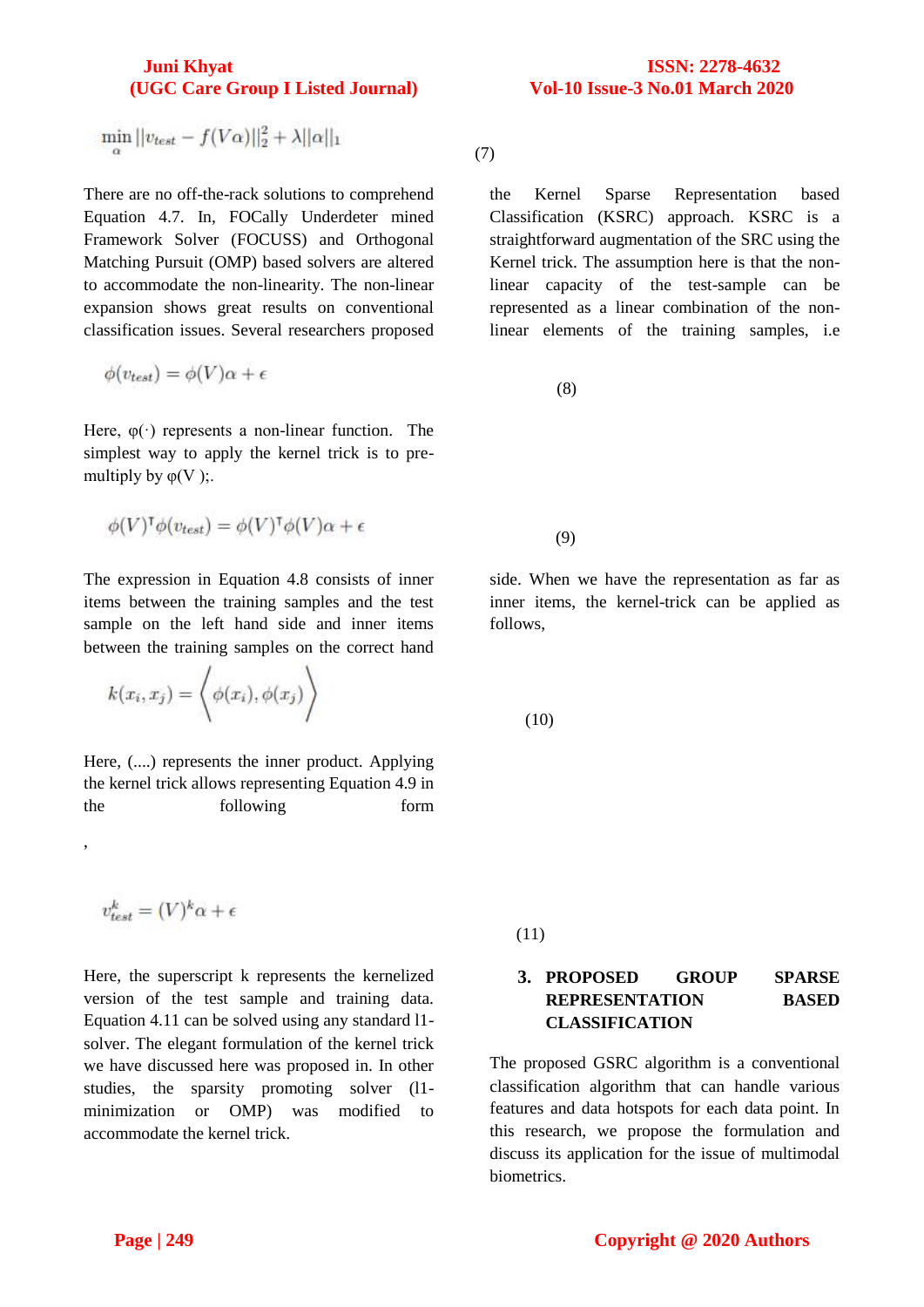can be communicated as a linear combination of the training samples of the correct class from the

Leave N alone the quantity of biometric modalities; for each modality, we assume that the sparse representation classification model remains constant, i.e., the test sample from that modality

$$
v_{test}^i = V^i \alpha^i + \epsilon \quad \forall i \in \{1 \dots N\}
$$



same modality.

(12)

#### **Figure 1: Illustrating the proposed GSRC algorithm.**

It is possible to solve each of modalities using the SRC algorithm and combine them at a later stage using a score level fusion rule. However, such an approach does not exploit the intrinsic structure of

$$
\begin{bmatrix} v_{test}^1 \\ \dots \\ v_{test}^N \end{bmatrix} = \begin{bmatrix} V^1 & \dots & 0 \\ \dots & \dots & \dots \\ \dots & \dots & \dots \\ 0 & \dots & V^N \end{bmatrix} \begin{bmatrix} \alpha^1 \\ \dots \\ \alpha^N \end{bmatrix} + \epsilon
$$

Since each of the  $\alpha(i)$ 's are sparse, the simplest way to solve Equation 13 is to impose a sparsity penalty and solve it via l1-minimization. However,

 $\boldsymbol{\alpha} = \left[ \underbrace{\alpha_1^1, \ldots, \alpha_k^1, \ldots, \alpha_G^1}_{\boldsymbol{\alpha}}, \ldots, \ldots, \underbrace{\alpha_1^N, \ldots, \alpha_k^N, \ldots, \alpha_c^N}_{\boldsymbol{\alpha}} \right]$ 

for simplicity) for each modality can be expanded indiv The coefficient vector (represented as a row vector

 $\alpha^i = [\alpha_1^i, \dots, \alpha_k^i, \dots, \alpha_c^i]$  where,  $\alpha$ denotes the coefficients corresponding to the kth class for the ith modality. If a test sample belongs to the kth class, the corresponding coefficients are non-zero.

indi<sup>*k*</sup>idual modalities, the αi 's for each ith Since the SRC assumptions holds true for (modality) have non-zero values. Therefore,  $\alpha$  has a group sparse structure where the non-zero elements occur corresponding to the indices of the kth class. This leads to a group sparse representation where the grouping is simply based

the problem. A better approach is to combine all the modalities into a single frame- work. As shown in Figure 3-3, this can be succinctly represented as:

such a naive approach is sub-optimal and does not exploit the underlying structure of the problem

(13)

either

.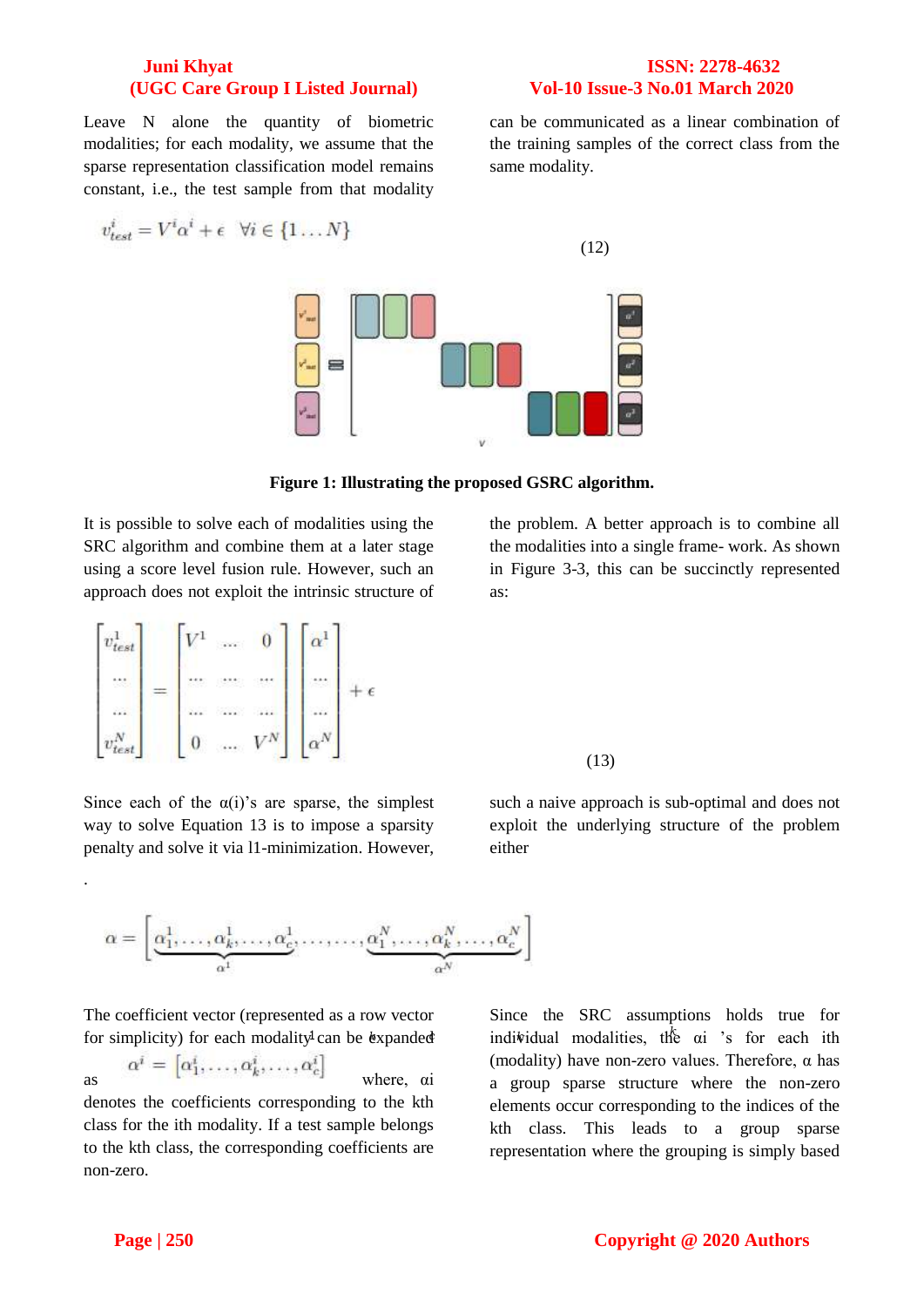on the indices. Equation 3.16 can be solved using the group sparsity promoting 12,1-norm

$$
12,1-110111
$$

$$
\min_Z ||v_{test} - V\alpha||_2^2 + \lambda ||\alpha||_{2,1}
$$

where,

$$
v_{test} = \begin{bmatrix} v_{test}^1 \\ \dots \\ \dots \\ v_{test}^N \end{bmatrix}, V = \begin{bmatrix} V^1 & \dots & 0 \\ \dots & \dots & \dots \\ \dots & \dots & \dots \\ 0 & \dots & V^N \end{bmatrix} and \alpha = \begin{bmatrix} \alpha^1 \\ \dots \\ \alpha^N \end{bmatrix}
$$
(15)

(14)

The proposed GSRC formulation doesn't experience the ill effects of these limitations that fraught block sparse classification. Here, we are not trying to fit one vector (test sample) to all the sub spaces simultaneously (as is finished by BSC); however we are fitting test samples from each modality into the sub spaces spanned by the training samples of the same modality. In less complex words, the main distinction between our suggestion and past examinations is that we define the gathering based on indices from different modalities whereas past investigations define the gathering based on class labels. The l2,1-standard has also been utilized in the sparse representation literature in different ways where its equivalence

 $v_{rep}(k) = \begin{bmatrix} V_k^i \alpha_k^i \ ... \ ... \ ... \ V_N - N \end{bmatrix}$ 

*k* The classification is based on the same principle as SRC. The test sample is assigned to the class having the minimum residual error between the test vector and the class representative. One can also use the sum of l1-norm of the αi 's for each class and assign the test sample to the class having the maximum value that is in agreement with the proposal in. Regardless of the criterion (minimum

to hyper-complex sparse coding is leveraged to extract multi-channel quaternionic sparse representations of iris orientation features. The gathering sparsity constraint is applied while optimizing the dictionary coefficient vector for the individual channel encoding. In contrast, in the proposed algorithm, we apply the gathering sparsity constraint on the multi-modal multifeature representation matrix and enforce bunch sparsity at the index level itself. Our formulation keeps the adaptability of the SRC approach and enhances it by exploiting the multi-modal biometrics issue structure. The representative sample for each class for all the modalities are registered as:

(16)

residual or maximum coefficient), GSRC utilizes an elegant decision rule that does not require score level fusion strategies.

### **4. EXPERIMENTAL RESULTS AND ANALYSIS**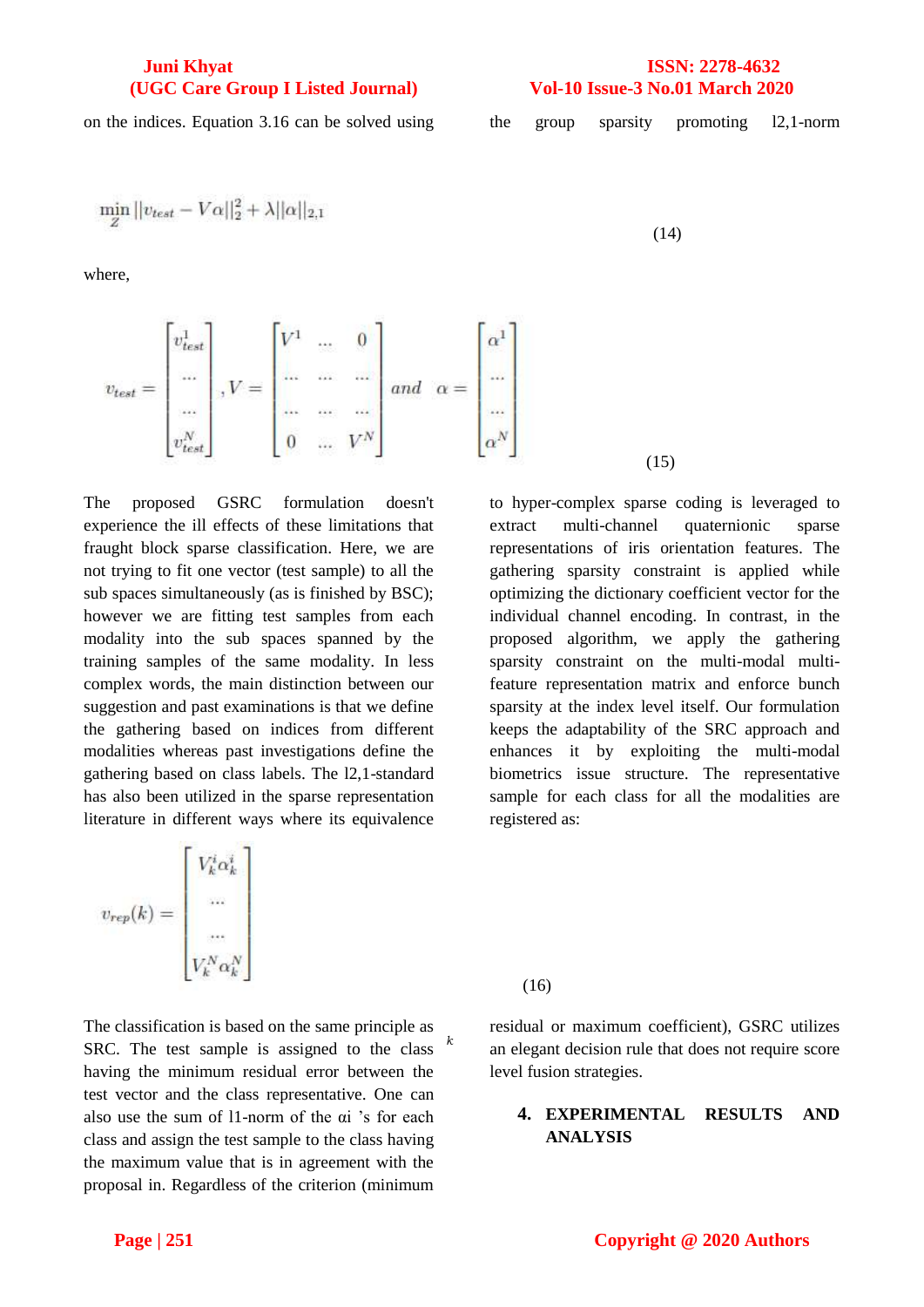This section details the databases and experimental protocol, followed by experimental results and analysis. The proposed Group Sparse Representation Classifier or GSRC algorithm is evaluated on two publicly available multimodal biometric databases:

 **WVU multimodal database:** The WVU multi-modal database consists of data pertaining to iris, fingerprint, palm print, hand calculation, face video and voice, and face modalities for 270 individuals. The database also includes soft biometric information, for example, tallness, weight, identity, and sexual orientation. In this research, we center around three biometric modalities: iris, face, and fingerprint. For certain individuals, not all biometric samples are available, these are treated as cases of missing data and information about the concerned (missing) modality is not utilized for recognizing these test images. Images pertaining to 108 subjects (40%) are utilized for training and data for the remaining 162 subjects (60%) is utilized for testing. Three images are utilized as gallery and the remaining images are utilized as tests. The quantity of images available per modality varies

and therefore the quantity of test images varies in the range of 680 to 6300.

 **LEA multimodal database:** T he LEA database contains unconstrained multimodal bio-metric data pertaining to 18,000 individuals. The database comprises of the face, finger-print, and iris modalities. Similar to the WVU database, data for all three modalities is not available for each individual and thus the database encompasses all bio-metric covariates as well as the missing data issue. Data pertaining to half of the individuals, i.e., 9000, is utilized for training and the remaining 9000 individuals are utilized for testing. Two images from each individual are utilized as gallery and the remaining images (1-3 images for every individual) are utilized as tests.

# **4.1 Algorithms used for Performance Evaluation**

In order to evaluate the performance in a multifeature multimodality setting, two features are considered for each modality. Uniform Circular LBP (UCLBP) and Speeded Up Robust Features (SURF) are considered for face, Video-based Automatic System for Iris Recognition

| Modality | Features   |              | <b>WVU</b> | <b>LEA</b> |
|----------|------------|--------------|------------|------------|
|          | Individual | <b>UCLBP</b> | 75.4       | 24.2       |
| Face     |            | <b>SURF</b>  | 79.1       | 28.4       |
|          | Fusion     | <b>SRC</b>   | 82.3       | 39.7       |
|          |            | <b>GSRC</b>  | 83.7       | 40.9       |
|          | Individual | Vasir        | 85.0       | 31.0       |
| Iris     |            | <b>LPG</b>   | 90.5       | 36.4       |
|          | Fusion     | <b>SRC</b>   | 92.9       | 41.2       |

**Table 1 Rank-1 identification accuracy (%) with individual features and their combination (SRC and GSRC) on the WVU and LEA databases**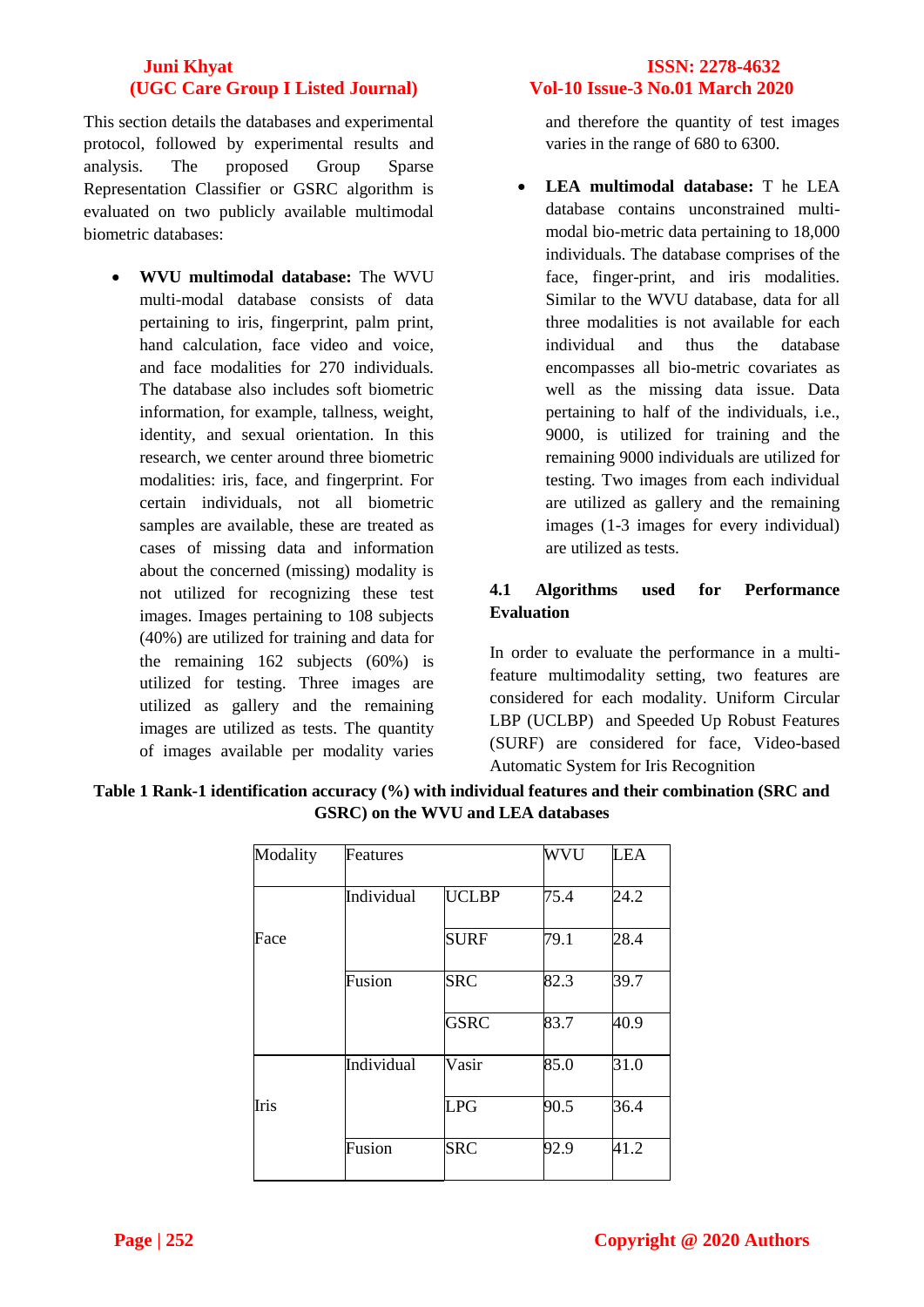# **Juni Khyat (UGC Care Group I Listed Journal)**

|                                        | <b>ISSN: 2278-4632</b> |  |
|----------------------------------------|------------------------|--|
| <b>Vol-10 Issue-3 No.01 March 2020</b> |                        |  |

|        |            | <b>GSRC</b> | 93.5 | 43.5 |
|--------|------------|-------------|------|------|
|        | Individual | <b>NBIS</b> | 85.9 | 40.1 |
| Finger |            | VeriFinger  | 90.7 | 45.7 |
|        | Fusion     | <b>SRC</b>  | 92.6 | 51.8 |
|        |            | <b>GSRC</b> | 93.1 | 53.5 |

(VASIR) and Log Polar Gabor (LPG) [205] are considered for iris, and NIST Biometric Image Software (NBIS) 1 and VeriFinger (VF)2 are utilized for the fingerprint modality. We utilize the two-stage iris segmentation algorithm proposed in, in which first the inner and external boundaries of the iris are estimated using an elliptical model. Then, the altered MumfordâA˘ S¸ Shah functional is applied in a narrow band over the boundaries estimated in stage one to perform exact segmentation of the iris. The performance of the proposed GSRC algorithm is compared with the SRC algorithm and the state-of-the-art multimodal algorithm which is based on Setting Switching Further, we use total principle match score fusion for performance comparison.

### **4. 2 Results and Analysis**

Identification experiments are performed on both the WVU and LEA databases and the performance of the proposed GSRC algorithm is evaluated in four scenarios and major observations are noted below. All the experimental results are presented in the form of CMC bends in Figures summarized in Tables 4.2 and 4.3. Single-feature singlemodality: These experiments are performed to assess the baseline performance of the individual features. As referenced before, two features



(a)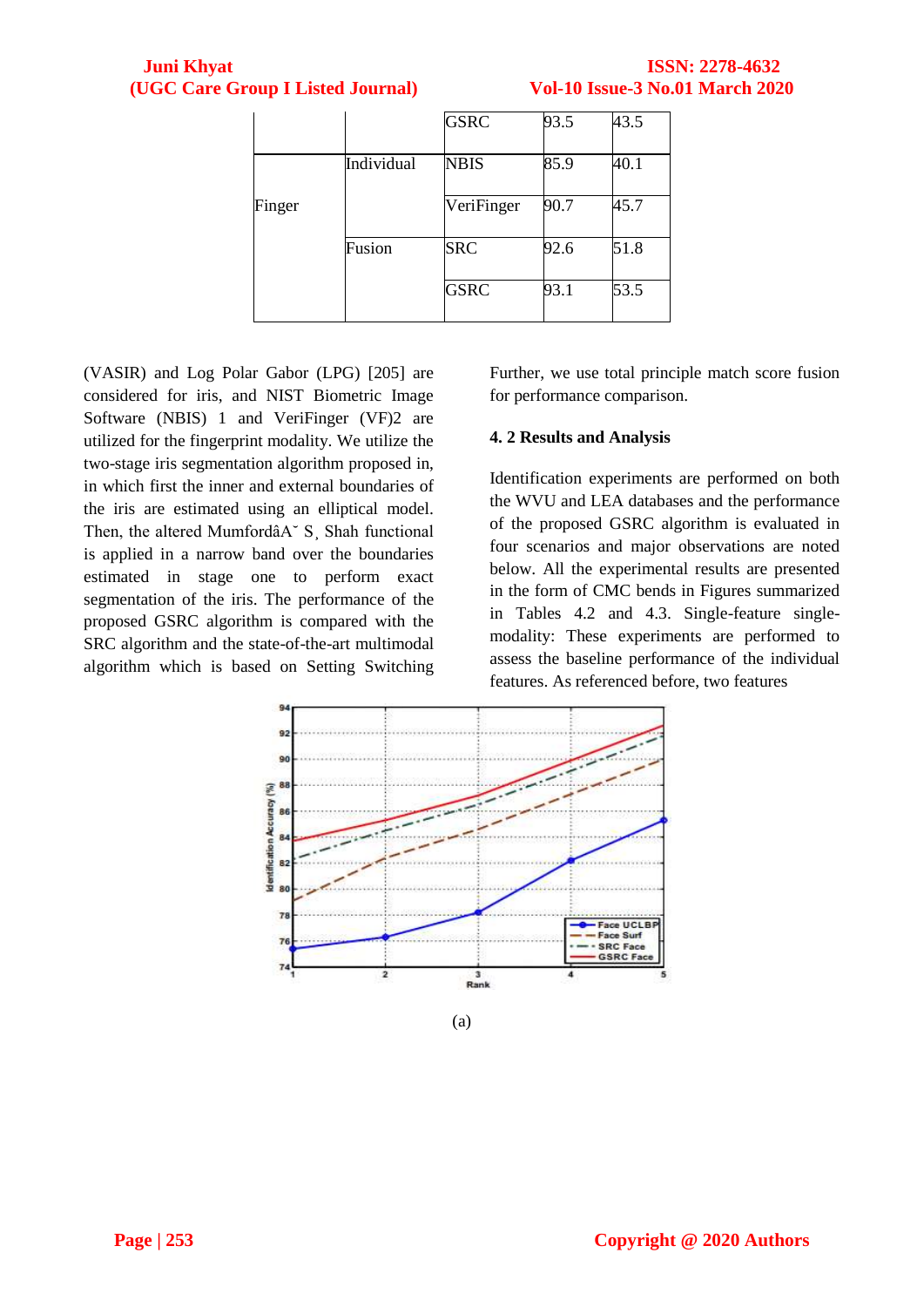





**Figure 2: CMC curves on the WVU multimodal database: individual features, SRC and GSRC on (a) face, (b) fingerprint and (c) iris**

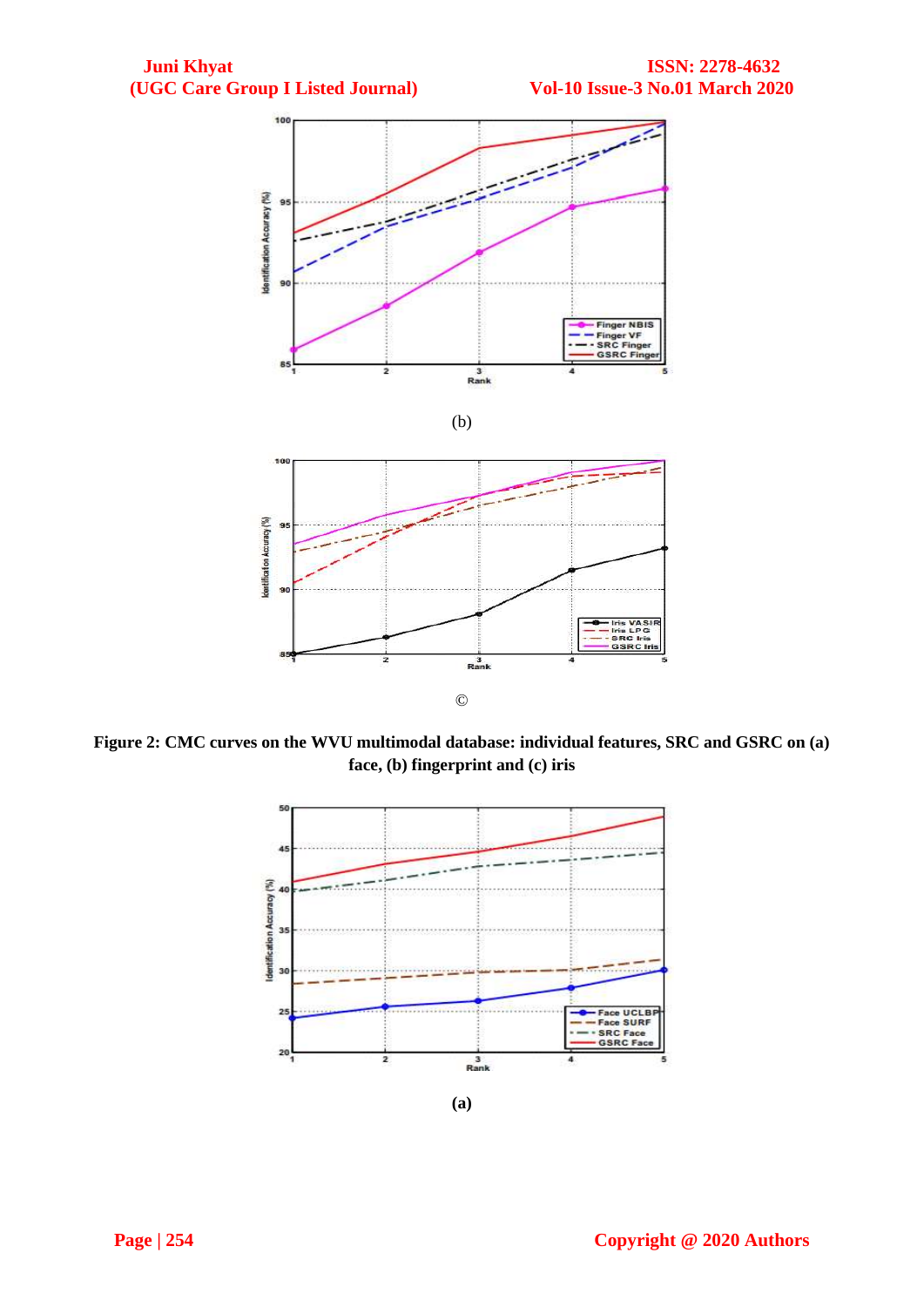

**Figure 3: CMC curves on the LEA multimodal database: individual features, SRC and GSRC on (a) face, (b) fingerprint, and (c) iris.**

**Table 2: Rank-1 identification accuracy (%) with fusion of multiple modalities and multiple features (SRC and GSRC) on the WVU and LEA databases**

| Modality        | <b>Fusion Algorithm</b> | <b>WVU</b> | <b>LEA</b> |
|-----------------|-------------------------|------------|------------|
| Face and Iris   | <b>SRC</b>              | 93.9       | 45.3       |
|                 | <b>GSRC</b>             | 94.6       | 47.4       |
| Face and Finger | <b>SRC</b>              | 94.4       | 52.1       |
|                 | GSRC                    | 95.3       | 55.8       |
| Iris and Finger | <b>SRC</b>              | 95.6       | 52.5       |
|                 | <b>GSRC</b>             | 95.9       | 55.1       |
|                 | Sum Rule (score level)  | 95.0       | 52.6       |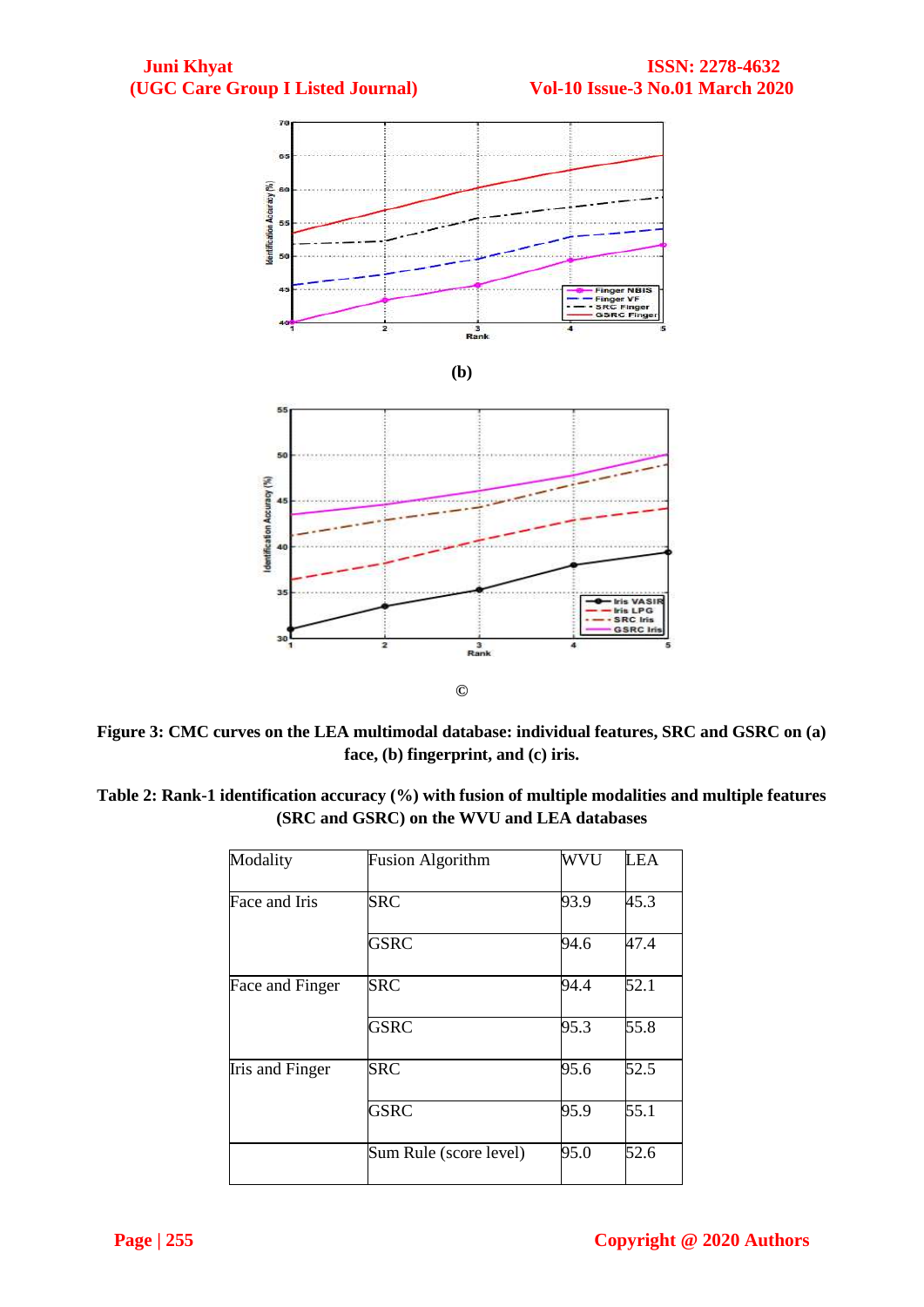|      |  | Face, Finger and Context Switching [15] | 95.8 | 55.8 |
|------|--|-----------------------------------------|------|------|
| Iris |  |                                         |      |      |
|      |  | <b>SRC</b>                              | 95.1 | 54.6 |
|      |  |                                         |      |      |
|      |  | <b>GSRC</b>                             | 99.1 | 62.3 |
|      |  |                                         |      |      |

For each modality. UCLBP and SURF features are considered for face, VASIR and LPG are considered for iris, and NBIS and VF are utilized for fingerprint. It is seen that the fingerprint and iris modalities perform superior to face on the two databases; nonetheless, fingerprint features outperform the iris modality on the LEA database, potentially denoting the higher reliability of fingerprint modality when data is captured in unconstrained, real-world conditions. It is also seen that no single modality or feature offers the best performance, particularly on the LEA database, clearly motivating the prerequisite for a multi-modal multi-feature recognition algorithm.

# **5. CONCLUSION**

Biometrics is a challenging issue because of various covariates, for example, posture, illumination, and expression, which can adversely influence recognition performance. In any case, utilizing various features to speak to each sample can give strength and enhance the accuracy of recognition algorithms. In this research, we present the gathering sparse representation based classifier for multimodal multi-feature biometric recognition. The proposed algorithm operates on the feature vectors obtained from different modalities/descriptors and perform recognition via feature level fusion and classification. Results on two multimodal databases showcase the productivity of the favorable to presented algorithm in comparison to existing state-of-the-art algorithms. The GSRC algorithm is able to encode the complementary information obtained using different modalities and features to per-form accurate identification in unconstrained scenarios.

# **REFERENCES**

- 1. Muhammad Sharif et al.: ―Face Recognition: A Surveyl, Journal of Engineering Science and Technology Review 10 (2) (2017) 166- 177
- 2. Azeem, Aisha, et al. "A survey: face recognition techniques under partial occlusion." Int. Arab J. Inf. Technol. 11.1 (2014): 1-10.
- 3. Sharif M., Mohsin S., Hanan R., Javed M. and Raza M., "3D Face Recognition using Horizontal and vertical Marked Strips", Sindh University Research Journal (SURJ), 43(01-A), (2011)
- 4. Wang, Jizeng, and Hongmei Yang. "Face detection based on template matching and 2DPCA algorithm." Imageand Signal Processing, 2008. CISP'08. Congress on. Vol. 4. IEEE, 2008.
- 5. Zhang, Xiaozheng, and YongshengGao. "Facerecognition across pose: A review." Pattern Recognition42.11 (2009): 2876- 2896.
- 6. Riddhi Patel#1, Shruti B. Yagnik\*2 A Literature Survey on Face Recognition Techniques International Journal of Computer Trends and Technology (IJCTT) – volume 5 number 4 –Nov 2013 ISSN: 2231-2803 http://www.ijcttjournal.org Page189
- 7. S. Tolba, A.H. El-Baz, and A.A. El-Harby, " Face Recognition: A Literature Review", International Journal of Signal Processing 2:2 2006